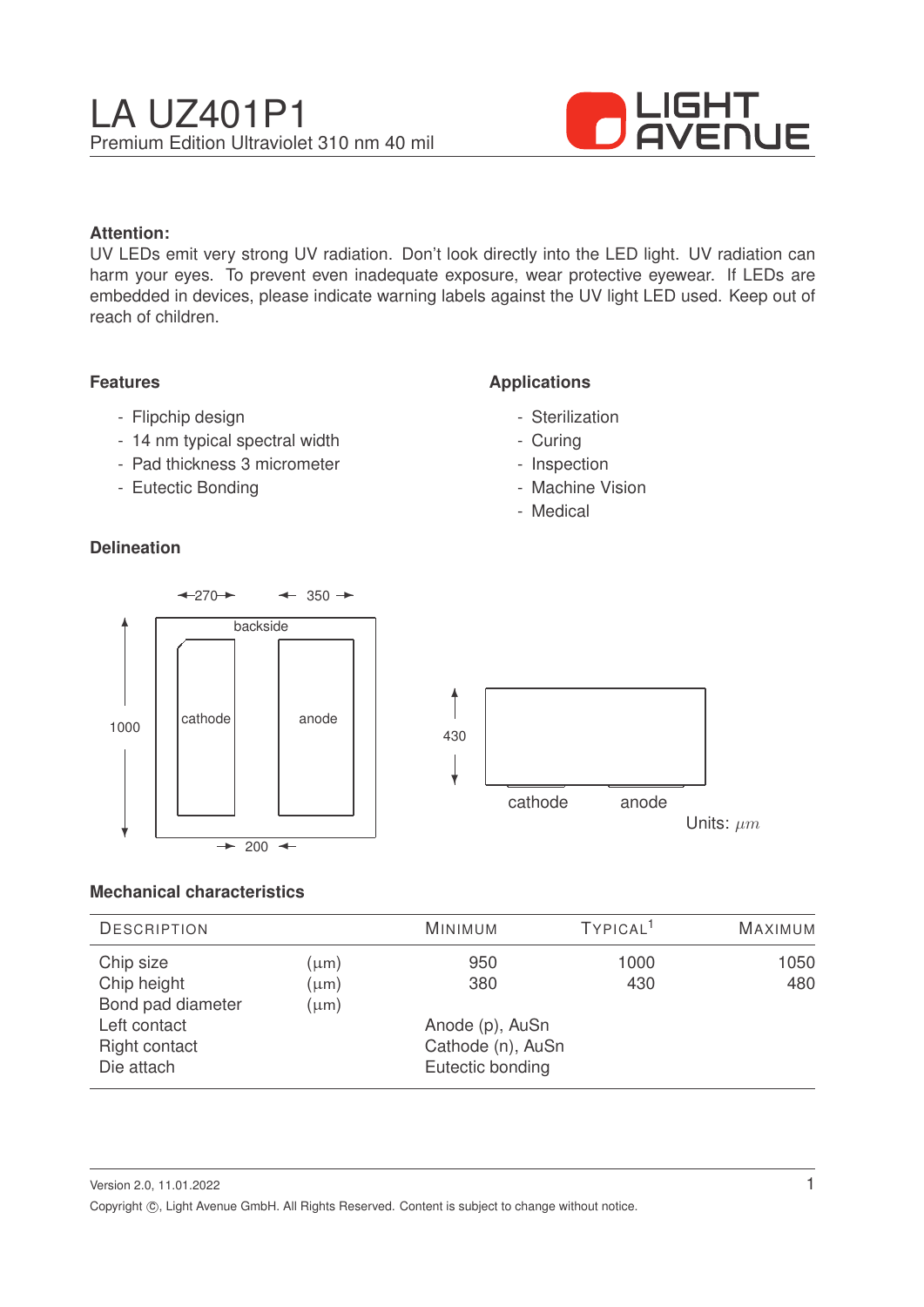

# Electro-optical characteristics ( $T_A = 25^{\circ} \text{C}$ )<sup>2</sup>

| <b>PARAMETER</b> | <b>SYMBOL</b>    | CONDITION              | MIN.                               | TYP <sup>1</sup> | MAX. | Unit |
|------------------|------------------|------------------------|------------------------------------|------------------|------|------|
| Forward voltage  | $V_F$            | $I_F = 350 \text{ mA}$ |                                    | 5.5              |      |      |
| Reverse voltage  | $V_R$            |                        | not designed for reverse operation |                  |      |      |
| Peak wavelength  | $\lambda_{peak}$ | $I_F = 350 \text{ mA}$ | 300                                | 310              | 320  | nm   |
| Radiant power    | $\Phi_e$         | $I_F = 350 \text{ mA}$ | 20                                 | 50               |      | mW   |
|                  |                  |                        |                                    |                  |      |      |

## $\mathsf{Maximum}$  ratings  $(T_A = 25^{\circ} \mathsf{C})^3$

| PARAMETER                   | <b>SYMBOL</b> | VALUE   | Unit         |
|-----------------------------|---------------|---------|--------------|
| Operating temperature range | $T_{op}$      | $-1060$ | $^{\circ}$ C |
| Forward current             | $1_F$         | 350     | mA           |
| Pulse current               | $_{1P}$       | 350     | mA           |
| Junction temperature        | $T_i$         | 85      | $^{\circ}$ C |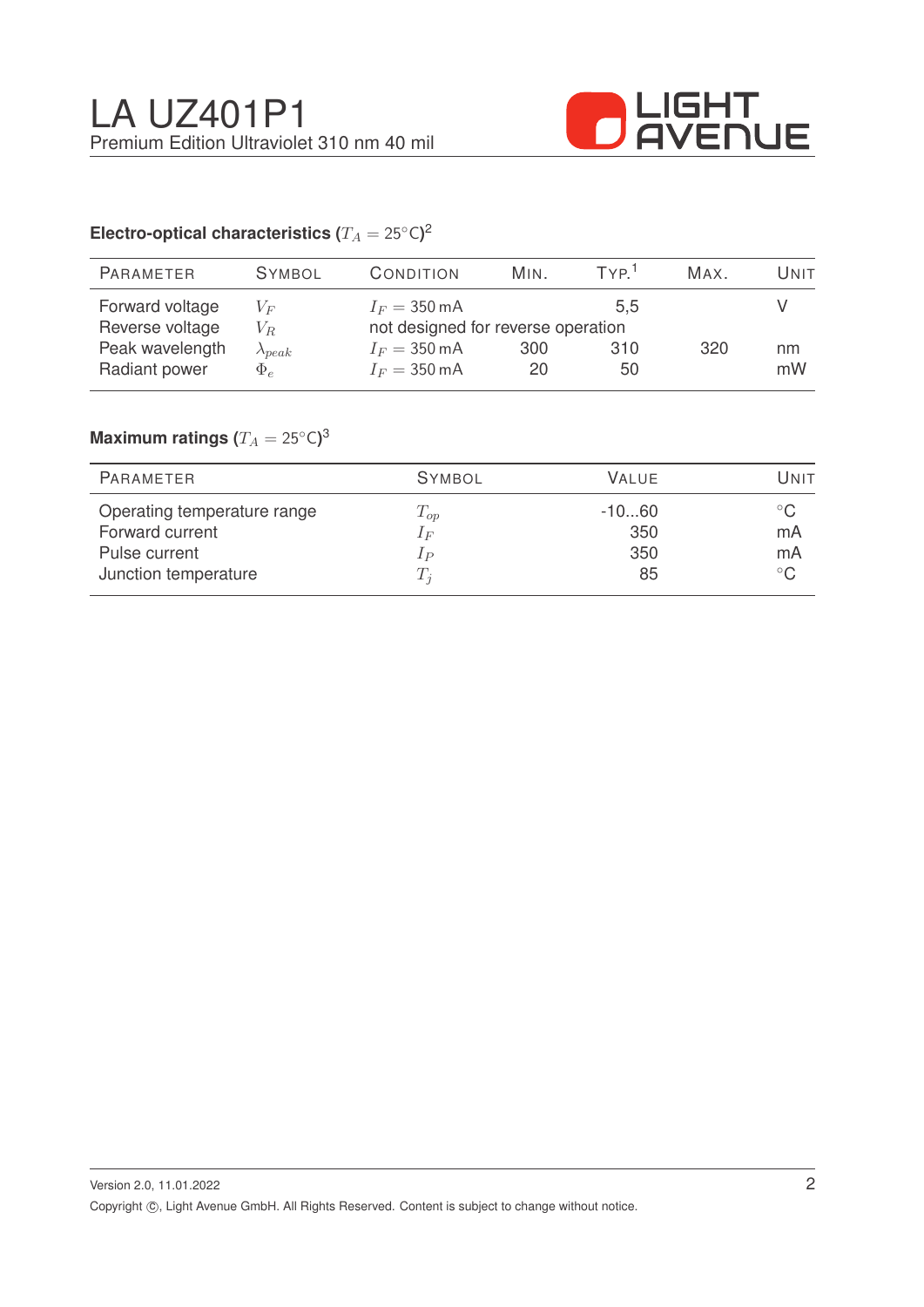

#### **Handling and Storage Conditions**

Storage time for wafers in sealed condition is not limited by the die itself, but may be limited by the adhesion of the blue foil (storage ambient conditions:  $T_a = 15...30^{\circ}$ C; relative humidity: < 60%, vertical storage). Customer has to make sure that there is no glue from the adhesive foil on the backside either by a die shear test or by visual inspection of the backside before production. The hermetically sealed shipment lot shall be opened under temperature and moisture controlled cleanroom environment only. Customers have to follow the according rules for desposition as the material can be hazardous for humans and the environment. Chips are placed on a blue foil, which may contain the following substance in a concentration of circ.18% wt: Bis (2 ethyl(hexyl)phthalate) (DEHP) [CAS #: 117-81-7; EC # 204-211-0]. Dice have to be handled ESD sensitive.

#### **Packing**

Chips are placed on a blue foil inside a 6 inch ring or alternatively on a blue foil (mylar). For shipment the wafers of a shipment lot are arranged to stacks. Please use the recycling operators familiar to you. If required you can ask for our help. Please get in touch with your nearest sales office. By agreement we will take packing material back, if sorted. Transport costs of any kind must be paid by customers. For packing material that is returned to us unsorted or which we are not obliged to accept, any costs incurred will be invoiced to you.

#### **Design Objectives**

The chip design was developed and released based on the producer's standard assembly procedures and packaging. Bond strength properties are in accordance to MIL-STD-750D, method 2037. Whether the chip fits to the customer's products with its according die and wire bond procedures and packaging must be evaluated by the customer himself. If workability problems arise after this release a mutually conducted problem solving procedure has to be set up, if the chips are suspected of contributing to the problems.The chips are produced with best effort, but on chip level a subset of the chip characteristics can be determined only. Performance of the chip in the customer's products can only be determined by the customer himself.

#### **Returns and Complaints**

For complaints and returns of material a RMA-number is necessary. Samples for analysis purposes can be send to us without credit.

#### **Shipping Conditions**

If not otherwise arranged, the "General Terms of Business of Light Avenue GmbH" apply for any shipment. If this document is not familiar to you, please request it at our nearest sales office.

Version 2.0, 11.01.2022 Copyright ©, Light Avenue GmbH. All Rights Reserved. Content is subject to change without notice.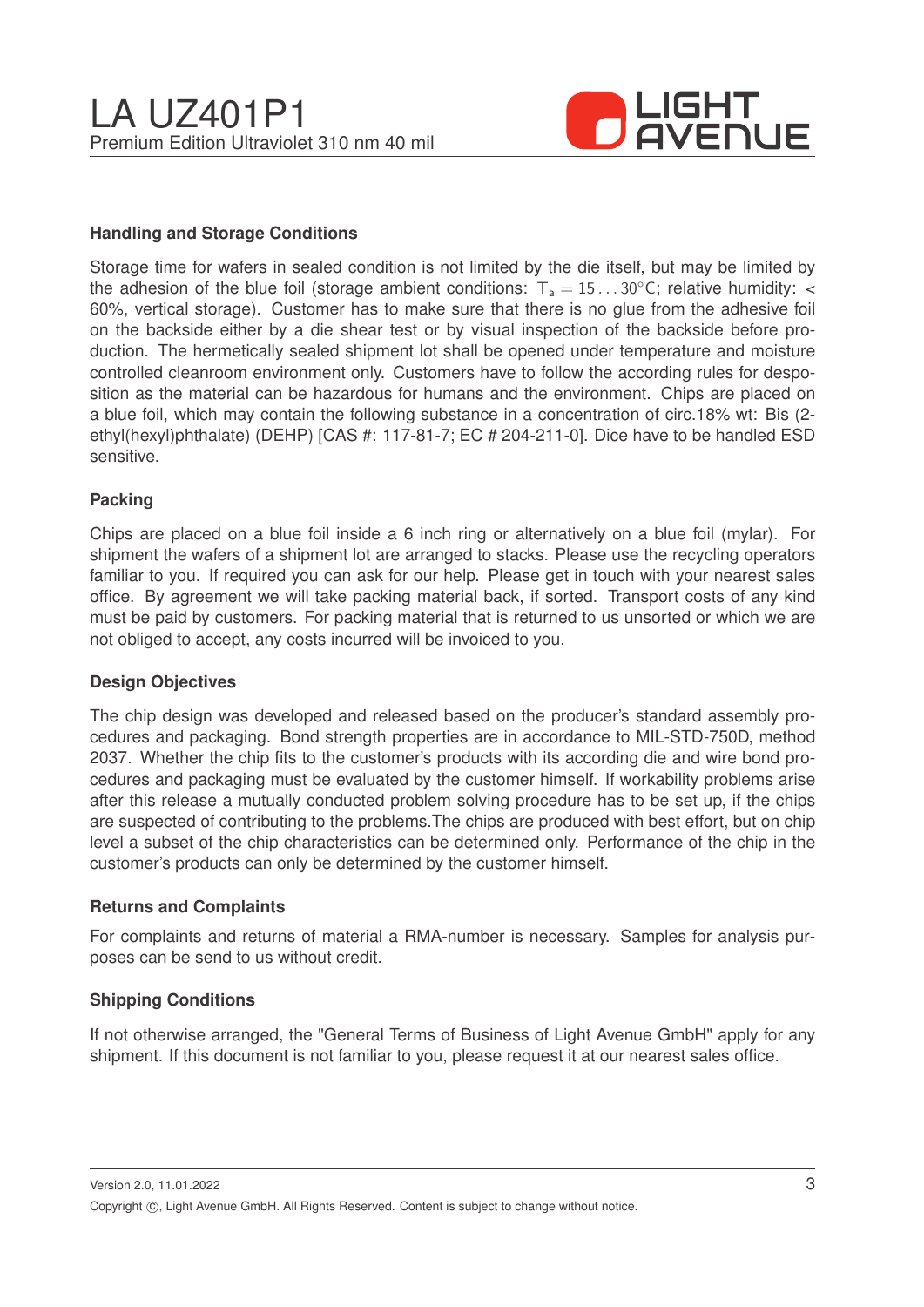

#### **Disclaimer Attention please!**

- **Components used in life-support devices or systems must be expressly authorized for such purpose!**

Critical components<sup>4</sup> may only be used in life-support devices<sup>5</sup> or systems with the express written approval by us.

- All products, product specifications and data to improve reliability, function, design or otherwise are subject to change without notice .
- Light Avenue GmbH, its affiliates, agents, and employees, and all persons acting on its or their behalf, disclaim any and all liability for any errors, inaccuracies or incompleteness contained in any datasheet or in any other disclosure relating to any product. Light Avenue makes no warranty, representation or guarantee regarding the suitability of the products for any particular purpose or the continuing production of any product. To the maximum extent permitted by applicable law, Light Avenue disclaims (i) any and all liability arising out of the application or use of any product, (ii) any and all liability, including without limitation special, consequential or incidental damages, and (iii) any and all implied warranties, including warranties of fitness for particular purpose, non-infringement and merchantability. Statements regarding the suitability of products for certain types of applications are based on Light Avenue's knowledge of typical requirements that are often placed on Light Avenue's products in generic applications. Such statements are not binding statements about the suitability of products for a particular application. It is the customer's responsibility to validate that a particular product with the properties described in the product specification is suitable for use in a particular application. Parameters provided in datasheets and/or specifications may vary in different applications and performance may vary over time. All operating parameters, including typical parameters, must be validated for each customer application by the customer's technical experts. Product specifications do not expand or otherwise modify Light Avenue's terms and conditions of business, including but not limited to the warranty expressed therein. Except as expressly indicated in writing, Light Avenue's products are not designed for use in medical, life-saving, or life-sustaining applications or for any other application in which the failure of the Light Avenue product could result in personal injury or death. Customers using or selling Light Avenue products not expressly indicated for use in such applications do so at their own risk. Please contact authorized Light Avenue personnel to obtain written terms and conditions regarding products designed for such applications. No license, express or implied, by estoppel or otherwise, to any intellectual property rights is granted by this document or by any conduct of Light Avenue. Product names and markings noted herein may be trademarks of their respective owners.
- The information describes the type of component and shall not be considered as assured characteristics. Due to technical requirements components may contain dangerous substances. For information on the types in question please contact our Sales Organization.
- Lead free product RoHS compliant.
- The quality level of the final visual inspection shall comply to an AQL of 1.0 (according to MIL-STD-105E, level II), if the customer performes an incoming visual inspection of a shipment.